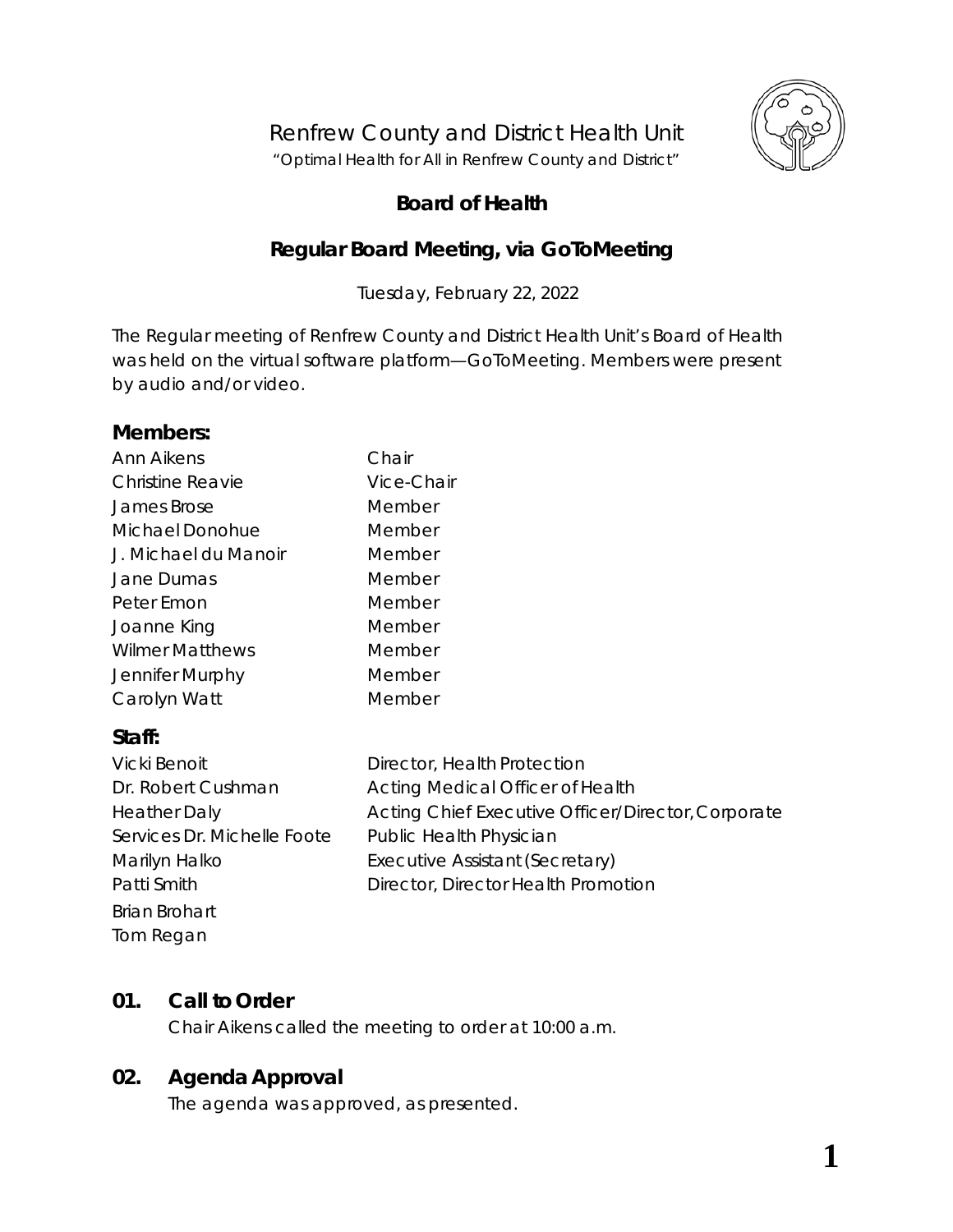## **Resolution: #1 BoH 2022-Feb-22**

Moved by J. King; seconded by J. Dumas; be it resolved that the Board approve the agenda, as presented.

Carried

## **03. Declarations of Conflict ofInterest**

There were no declarations of conflict of interest.

The signed and dated 2022 *Acknowledgment of Conflict of Interest Policy* for P. Emon was faxed to the Secretary, earlier today.

#### **04. Delegations**

There were no delegations.

## **05. Minutes of Previous Meetings(Approval)**

a. Regular Meeting Minutes2022-Jan-25 The meeting minutes were approved for Tuesday, January 25, 2022.

## **Resolution: #2 BoH 2022-Feb-22**

Moved by C. Reavie; seconded by J. Brose; be it resolved that the Board approve the meeting minutes from the Regular Board meeting held on Tuesday, January 25, 2022, as presented.

Carried

## **06. Business Arising**

a. Action List—Regular Board Meeting—2022-Jan-25 All items from *[Action List](https://www.rcdhu.com/wp-content/uploads/2022/03/06.-a.-Action-List-from-the-Regular-Board-Meeting-2022-Jan-25.pdf)* were completed or deferred to a later date.

## **07. Staff Reports**

a. Report to the Board—Dr. Robert Cushman, Acting Medical Officer of Health Dr. Robert Cushman gave an update to the Board on current COVID-19 activity in Renfrew County and District.

Dr. Michelle Foote gave an update on COVID-19 activity in RCD schools.

Brian Brohart, Coordinator, Healthy Schools and Communities, presented the following:

• *School [Update](https://www.rcdhu.com/wp-content/uploads/2022/03/07.-b.-i.-School-Update-Feb.-22-2022-BOH.pdf)*.

The Chair called for questions and comments from the Board.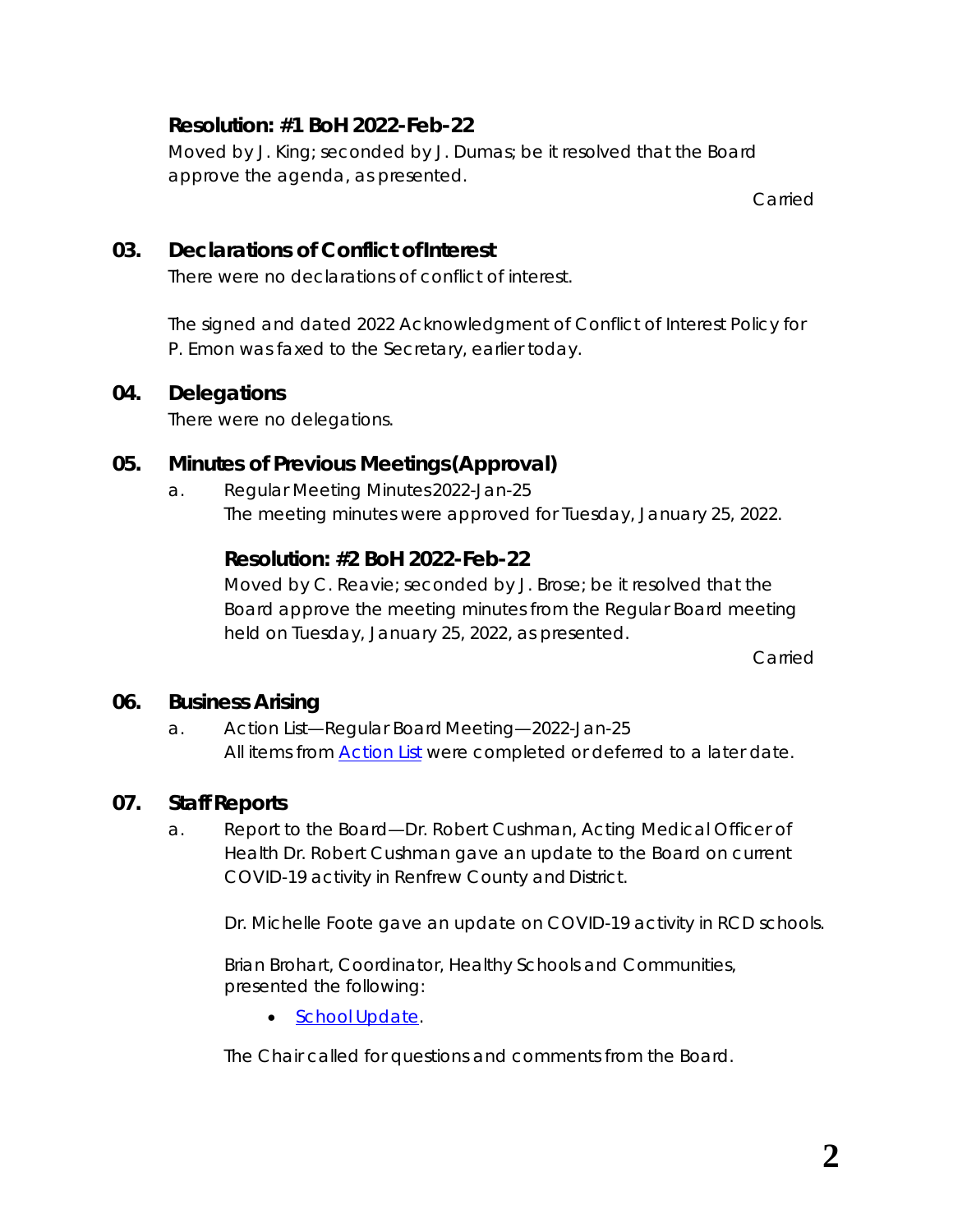## **Resolution: #3 BoH 2022-Feb-22**

Moved by J. M. du Manoir; seconded by W. Matthews; be it resolved that the Board accept the Report to the Board from Dr. Robert Cushman, Acting Medical Officer of Health.

Carried

Chair Aikens thanked Dr. Cushman, Dr. Michelle Foote and Brian Brohart for their *Report to the Board*.

- b. Q4 Corporate Operational Plan with Risk Mitigation Strategies Tom Regan, Coordinator, Foundational Standards, presented the following:
	- *[Q4 Corporate Operational Plan with Risk MitigationStrategies](https://www.rcdhu.com/wp-content/uploads/2022/03/07.-c.-i.-Q4-2021-Corporate-Operational-Plan-with-Risk-Mitigation-Strategies.pdf)*.

The Chair called for questions and comments from the Board.

## **Resolution: #4 BoH 2022-Feb-22**

Moved by J. Murphy; seconded by J. King; be it resolved that the Board accept the Q4 Corporate Operational Plan with Risk Mitigation Strategies.

Carried

B. Brohart and T. Regan left the meeting at 11:02 a.m.

## **08. Board CommitteeReports**

#### a. Executive

Committee Chair Christine Reavie presented the following:

• *[Executive Committee Board](https://www.rcdhu.com/wp-content/uploads/2022/03/08.-a.-Executive-Committee-Board-Report-2022-Feb-09.pdf) Report*.

Chair Aikens reviewed the item on the *Report* and called for questions and comments from the Board.

## **Resolution: #5 BoH 2022-Feb-22**

Moved by W. Matthews; seconded by J. King; be it resolved that the Board accept the Executive Committee Board Report.

Carried

b. Governance

Committee Chair Joanne King presented the following:

• *[Governance Committee BoardReport](https://www.rcdhu.com/wp-content/uploads/2022/03/08.-b.-Governance-Committee-Board-Report-2022-Feb-02-FINAL-1.pdf)*.

Chair Aikens reviewed the item on the *Report* and called for questions and comments from the Board.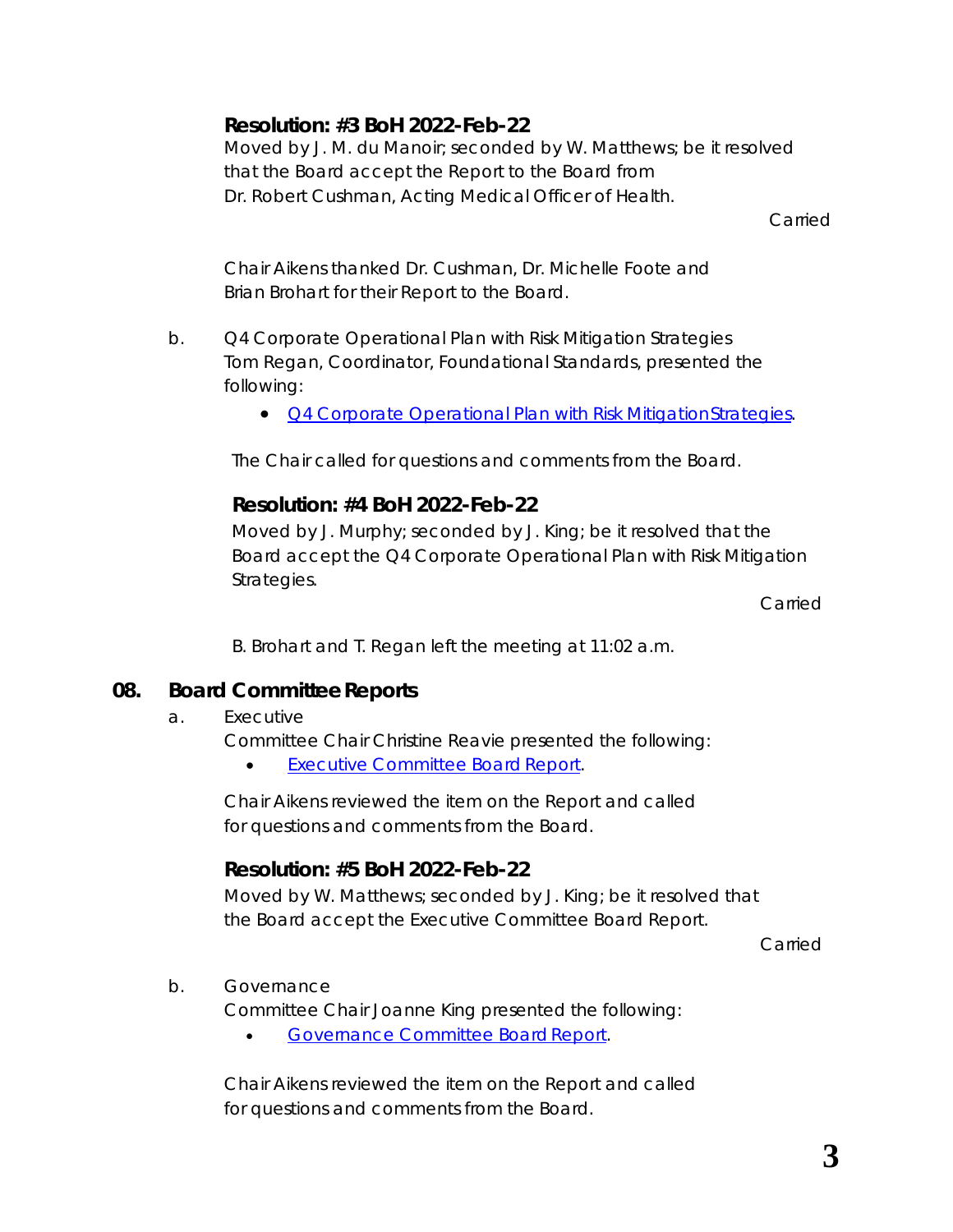## **Resolution: #6 BoH 2022-Feb-22**

Moved by J. Dumas; seconded by C. Reavie; be it resolved that the Board accept the Governance Committee Board Report.

Carried

c. Resources

Committee Chair J. Michael du Manoir presented the following:

• *[Resources Committee Board](https://www.rcdhu.com/wp-content/uploads/2022/03/08.-c.-i.-Resources-Committee-Board-Report-2022-Feb-14-FINAL-1.pdf) Report*.

Chair Aikens reviewed each item on the *Report* and called for questions and comments from the Board.

H. Daly answered questions from the Board on items in the *Report*.

#### **Resolution: #7 BoH 2022-Feb-22**

Moved by J. M. du Manoir; seconded by W. Matthews; be it resolved that the Board accept the Resources Committee Board Report.

Carried

#### **09. Correspondence**

The Board received the following correspondence:

|    | Subject:                                                                            | From:                                                                                                      | Action:                                                                                    |
|----|-------------------------------------------------------------------------------------|------------------------------------------------------------------------------------------------------------|--------------------------------------------------------------------------------------------|
| a. | <b>COVID-19 Vaccination</b><br>and Immunization of<br><b>School Pupils Act-ISPA</b> | • Peterborough Public<br>Health                                                                            | • Received as<br>information                                                               |
| b. | <b>Order in Council</b><br>for C. Watt                                              | The Honourable Christine<br>$\bullet$<br>Elliott, Deputy Premier<br>and Minister of Health                 | • Received as<br>information.                                                              |
| C. | alPHa Winter Symposium                                                              | • Wess Garrod, Chair,<br>Boards of Health<br>Section—Association of<br>Local Public Health<br>Agency-alPHa | • Received as<br>information.<br>• Two Board<br>Members are<br>attending the<br>Symposium. |

Chair Aikens congratulated C. Watt on re-appointment to the Board.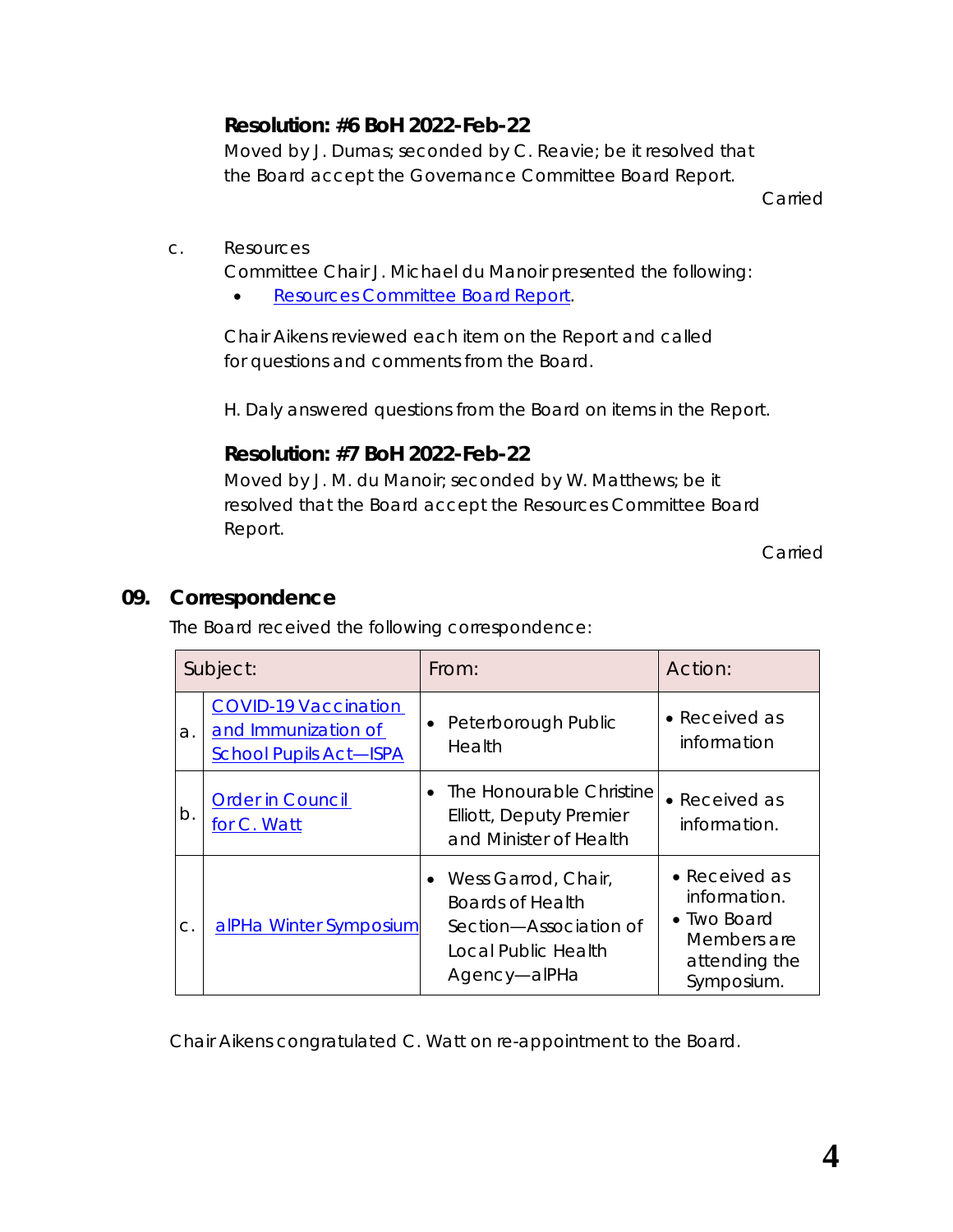#### **10. By-Laws**

There were no By-Laws.

#### **11. New Business**

There was no new business.

#### **12. Notice of Motion**

There was no notice of motion.

H. Daly, Dr. M. Foote, V. Benoit, and P. Smith left the meeting at 11:24 a.m.

#### **13. Closed**

#### **Resolution: #8 BoH 2022-Feb-22**

Moved by C. Reavie; seconded by C. Watt; be it resolved that the Board move into a closed meeting at 11:26 a.m. to discuss: (b) personal matters about an identifiable individual, including municipal or local board employees, per *Municipal Act* 2001, c. 25, s. 239 (2)(b).

Chair Aikens verified that all Members were alone and in a secure location before the meeting moved into the closed session.

The Secretary returned to the meeting at 11:58 a.m. and the open meeting resumed.

Chair Aikens rose to report that the Board met in a closed meeting to discuss(b) personal matters about an identifiable individual, including municipal or local board employees, per *Municipal Act* 2001, c. 25, s. 239 (2)(b).

#### **14. Date of Next Meetings**

The date of the next Regular Board meeting is Tuesday, March 29, 2022, at 10:00 a.m., or at the call of the Chair.

J. Brose left the meeting at 12:00 p.m.

#### **15. Adjournment**

#### **Resolution: #9 BoH 2022-Feb-22**

Moved by C. Reavie; seconded by J. M. du Manoir; be it resolved that the Regular Board of Health meeting be adjourned at 12:02 p.m.

Carried